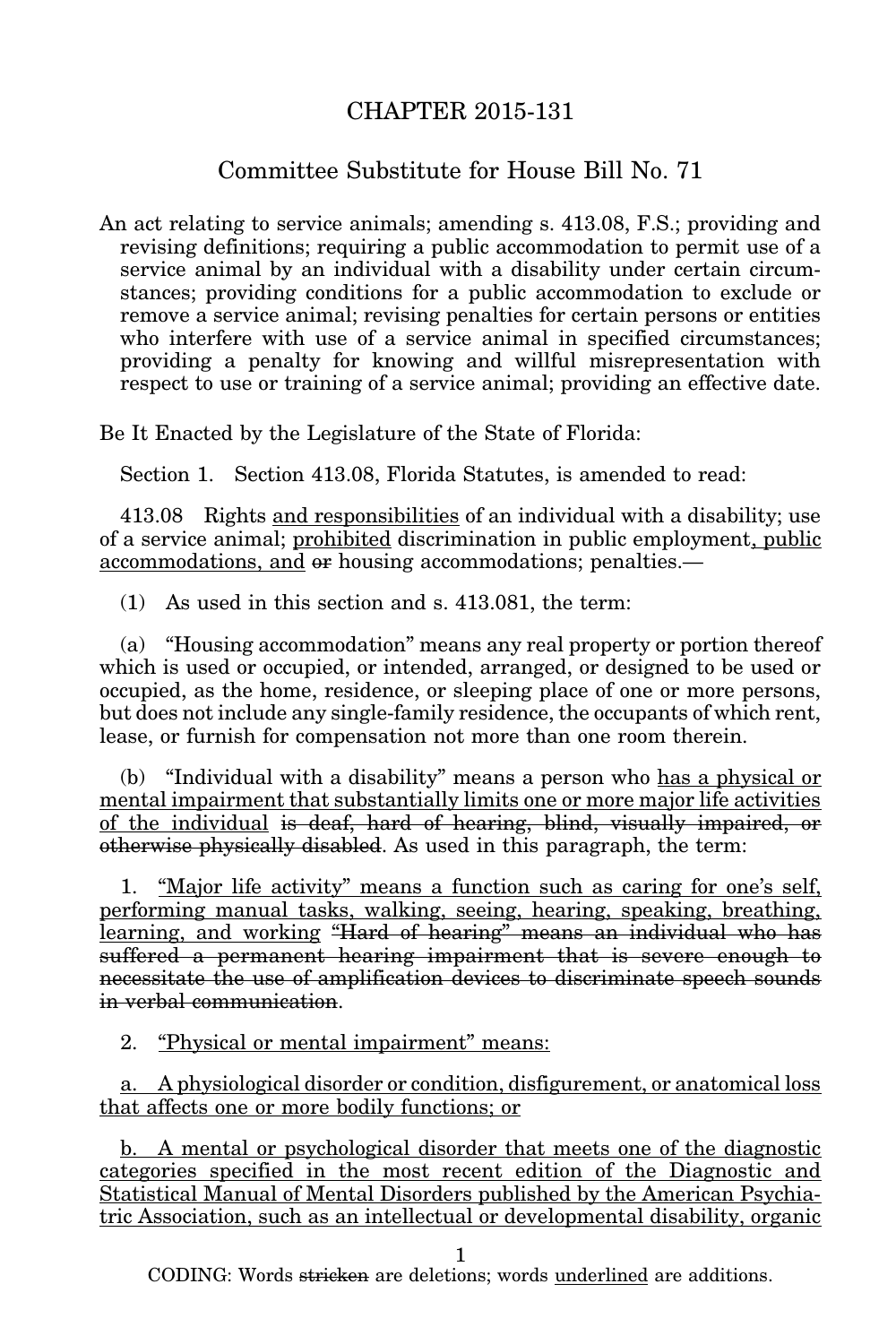brain syndrome, traumatic brain injury, posttraumatic stress disorder, or an emotional or mental illness "Physically disabled" means any person who has a physical impairment that substantially limits one or more major life activities.

(c) "Public accommodation" means a common carrier, airplane, motor vehicle, railroad train, motor bus, streetcar, boat, or other public conveyance or mode of transportation; hotel; a timeshare that is a transient public lodging establishment as defined in s. 509.013; lodging place; place of public accommodation, amusement, or resort; and other places to which the general public is invited, subject only to the conditions and limitations established by law and applicable alike to all persons. The term does not include air carriers covered by the Air Carrier Access Act of 1986, 49 U.S.C. s. 41705, and by regulations adopted by the United States Department of Transportation to implement such act.

(d) "Service animal" means an animal that is trained to do work or perform tasks for an individual with a disability, including a physical, sensory, psychiatric, intellectual, or other mental disability. The work done or tasks performed must be directly related to the individual's disability and may include, but are not limited to, guiding an individual a person who is visually impaired or blind, alerting an individual a person who is deaf or hard of hearing, pulling a wheelchair, assisting with mobility or balance, alerting and protecting an individual a person who is having a seizure, retrieving objects, alerting an individual to the presence of allergens, providing physical support and assistance with balance and stability to an individual with a mobility disability, helping an individual with a psychiatric or neurological disability by preventing or interrupting impulsive or destructive behaviors, reminding an individual with mental illness to take prescribed medications, calming an individual with posttraumatic stress disorder during an anxiety attack, or doing other specific work or performing other special tasks. A service animal is not a pet. For purposes of subsections  $(2)$ ,  $(3)$ , and  $(4)$ , the term "service animal" is limited to a dog or miniature horse. The crimedeterrent effect of an animal's presence and the provision of emotional support, well-being, comfort, or companionship do not constitute work or tasks for purposes of this definition.

(2) An individual with a disability is entitled to full and equal accommodations, advantages, facilities, and privileges in all public accommodations. A public accommodation must modify its policies, practices, and procedures to permit use of a service animal by an individual with a disability. This section does not require any person, firm, business, or corporation, or any agent thereof, to modify or provide any vehicle, premises, facility, or service to a higher degree of accommodation than is required for a person not so disabled.

(3) An individual with a disability has the right to be accompanied by a service animal in all areas of a public accommodation that the public or customers are normally permitted to occupy.

2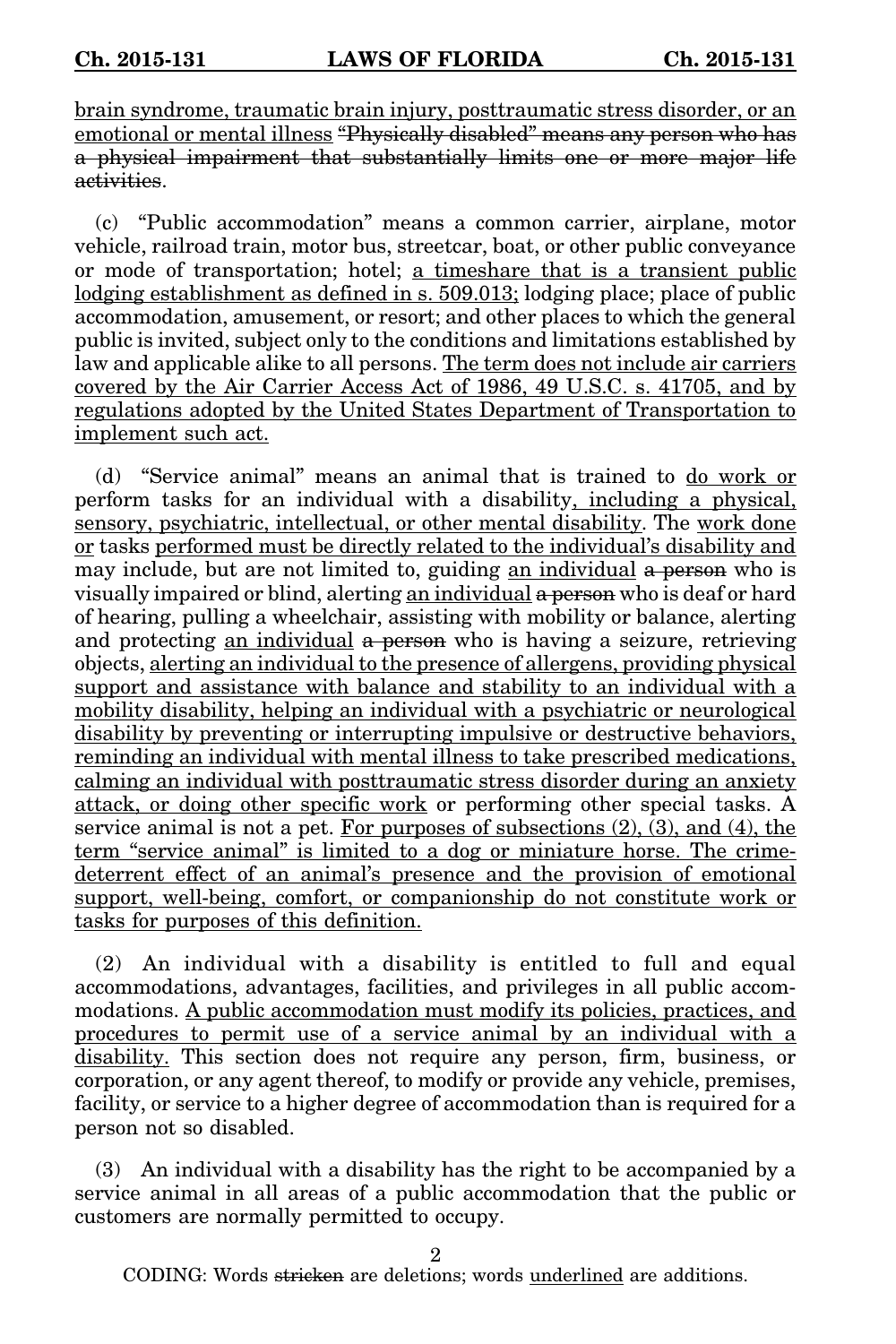(a) The service animal must be under the control of its handler and must have a harness, leash, or other tether, unless either the handler is unable because of a disability to use a harness, leash, or other tether, or the use of a harness, leash, or other tether would interfere with the service animal's safe, effective performance of work or tasks, in which case the service animal must be otherwise under the handler's control by means of voice control, signals, or other effective means.

 $(b)(a)$  Documentation that the service animal is trained is not a precondition for providing service to an individual accompanied by a service animal. A public accommodation may not ask about the nature or extent of an individual's disability. To determine the difference between a service animal and a pet, a public accommodation may ask if an animal is a service animal required because of a disability and what work or what tasks the animal has been trained to perform in order to determine the difference between a service animal and a pet.

 $(c)(b)$  A public accommodation may not impose a deposit or surcharge on an individual with a disability as a precondition to permitting a service animal to accompany the individual with a disability, even if a deposit is routinely required for pets.

 $(d)$ (e) An individual with a disability is liable for damage caused by a service animal if it is the regular policy and practice of the public accommodation to charge nondisabled persons for damages caused by their pets.

 $(e)(d)$  The care or supervision of a service animal is the responsibility of the individual owner. A public accommodation is not required to provide care or food or a special location for the service animal or assistance with removing animal excrement.

 $(f)(e)$  A public accommodation may exclude or remove any animal from the premises, including a service animal, if the animal is out of control and the animal's handler does not take effective action to control it, the animal is not housebroken, or the animal's behavior poses a direct threat to the health and safety of others. Allergies and fear of animals are not valid reasons for denying access or refusing service to an individual with a service animal. If a service animal is excluded or removed for being a direct threat to others, the public accommodation must provide the individual with a disability the option of continuing access to the public accommodation without having the service animal on the premises.

(4) Any person, firm, or corporation, or the agent of any person, firm, or corporation, who denies or interferes with admittance to, or enjoyment of, a public accommodation or, with regard to a public accommodation, otherwise interferes with the rights of an individual with a disability or the trainer of a service animal while engaged in the training of such an animal pursuant to subsection (8), commits a misdemeanor of the second degree, punishable as provided in s. 775.082 or s. 775.083 and must perform 30 hours of community

3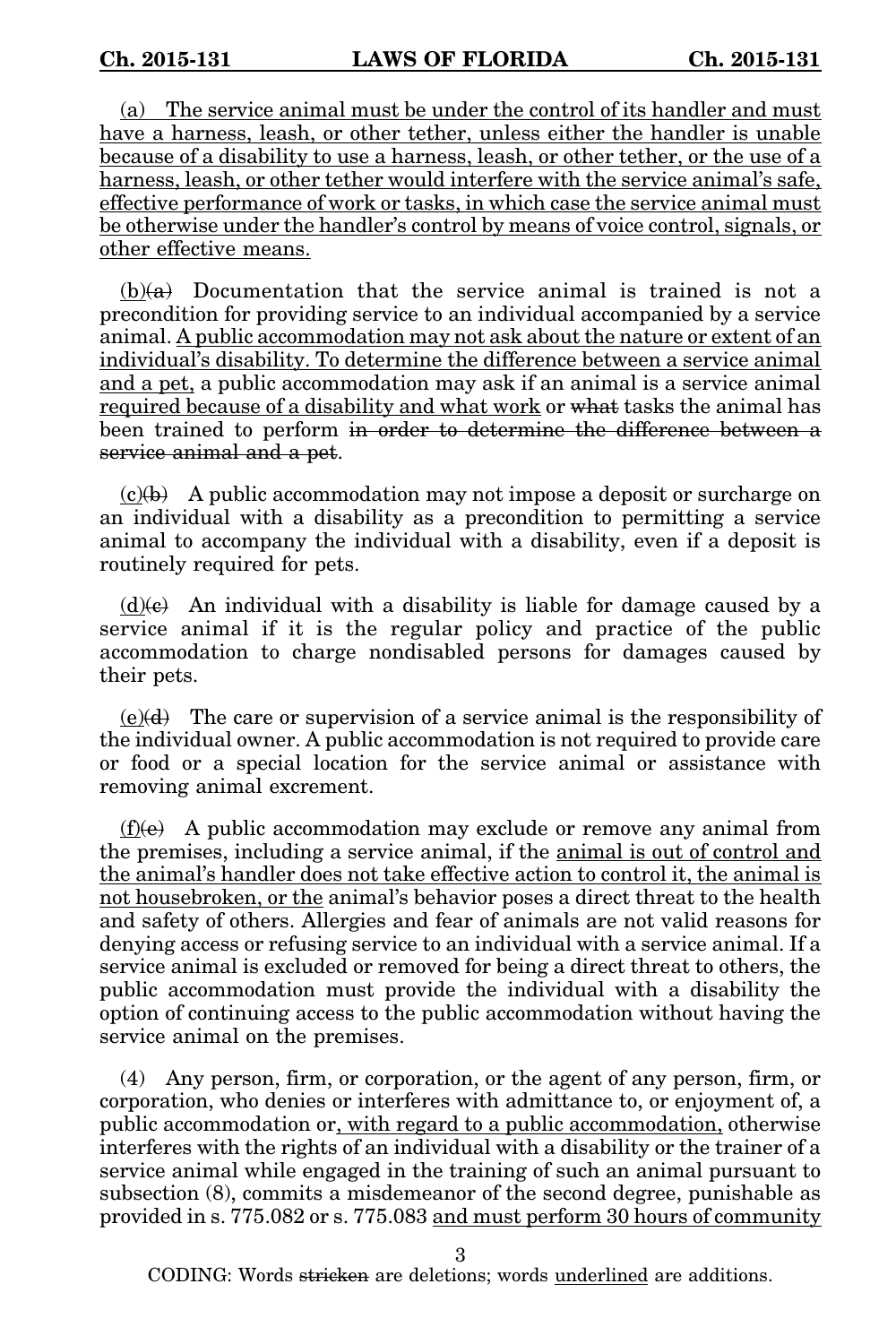service for an organization that serves individuals with disabilities, or for another entity or organization at the discretion of the court, to be completed in not more than 6 months.

(5) It is the policy of this state that an individual with a disability be employed in the service of the state or political subdivisions of the state, in the public schools, and in all other employment supported in whole or in part by public funds, and an employer may not refuse employment to such a person on the basis of the disability alone, unless it is shown that the particular disability prevents the satisfactory performance of the work involved.

(6) An individual with a disability is entitled to rent, lease, or purchase, as other members of the general public, any housing accommodations offered for rent, lease, or other compensation in this state, subject to the conditions and limitations established by law and applicable alike to all persons.

(a) This section does not require any person renting, leasing, or otherwise providing real property for compensation to modify her or his property in any way or provide a higher degree of care for an individual with a disability than for a person who is not disabled.

(b) An individual with a disability who has a service animal or who obtains a service animal is entitled to full and equal access to all housing accommodations provided for in this section, and such a person may not be required to pay extra compensation for such the service animal. However, such a person is liable for any damage done to the premises or to another person on the premises by the such an animal. A housing accommodation may request proof of compliance with vaccination requirements.

(c) This subsection does not limit the rights or remedies of a housing accommodation or an individual with a disability that are granted by federal law or another law of this state with regard to other assistance animals.

(7) An employer covered under subsection (5) who discriminates against an individual with a disability in employment, unless it is shown that the particular disability prevents the satisfactory performance of the work involved, or any person, firm, or corporation, or the agent of any person, firm, or corporation, providing housing accommodations as provided in subsection (6) who discriminates against an individual with a disability, commits a misdemeanor of the second degree, punishable as provided in s. 775.082 or s. 775.083.

(8) Any trainer of a service animal, while engaged in the training of such an animal, has the same rights and privileges with respect to access to public facilities and the same liability for damage as is provided for those persons described in subsection (3) accompanied by service animals.

(9) A person who knowingly and willfully misrepresents herself or himself, through conduct or verbal or written notice, as using a service

4